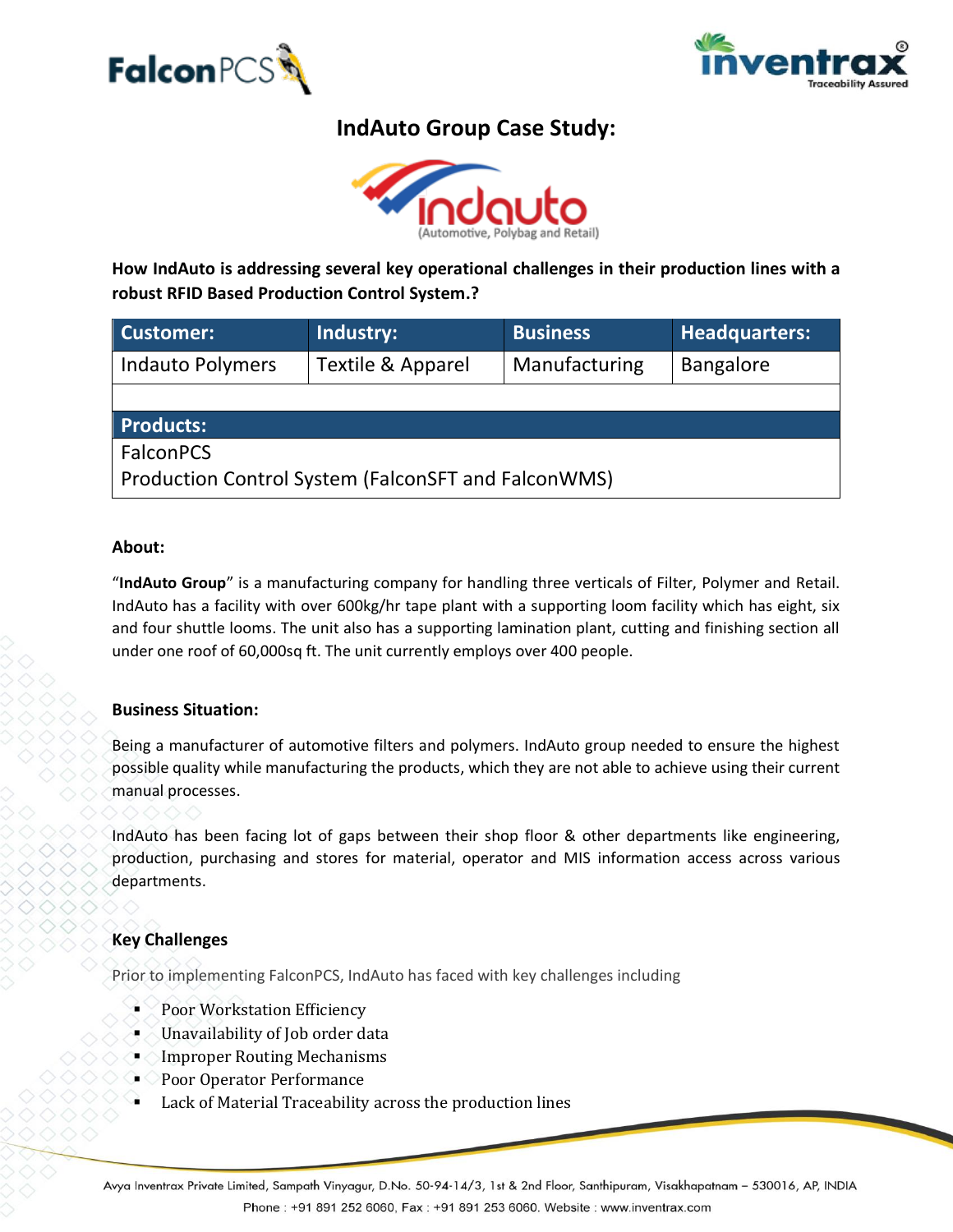



## **The Solution**

IndAuto identified the need of a **flexible shop floor automation solution** that will help in control costs and **optimize production up-time, optimized throughput and maximized equipment use.**

From its business perspective, IndAuto has been probing out for a solution which provides foundation for root cause analysis, complete tracking and traceability of its materials, processes and final products, which will lead to **increase in manufacturing yields**, **streamline procurement** and **reduce labor & material costs**.

## **Solution Provided:**

Inventrax implemented a sophisticated **Production Control System (FalconPCS)** with combination of its Flagship Products- **FalconSFT and FalconWMS** to enable complete tracking at every step throughout production, raw material and work in process with RFID Material Movement.

FalconPCS provides real time data and control on **shop floor activities, capture process data, operator timings and monitor real-time production status.** It also validates material and process flow, captures quality parameters and hence make a production control more efficient. In this way, if a defect is uncovered, the impacted product can be quickly identified and quarantined.

- **Ability to respond rapidly to interruptions in execution**
- **Repeatable production planning processes that improve efficiency**
- **Eliminate wastages throughout production, checks for –machine, material, worker, tool availability.**
- **Paperless job card traveler, role based, workstation specific, operation/activity level controls.**

# **Benefits Delivered:**

Inventrax has implemented a scalable Production Control System with RFID Plant Automation to force quality and traceability by identifying all material and every machine throughout production lines. **Tracking of product's complete genealogy.**

- **Reduced cycle times and customer response times**
- **Decreased inventory levels**
- Increased throughput
- **Improved asset utilization**
- **Quality control plan refined through better data**
- **Complete genealogy created for each product**
- **Machine control charting to eliminate future downtime**
- **Plant OEE reporting for decisions based on live plant data**